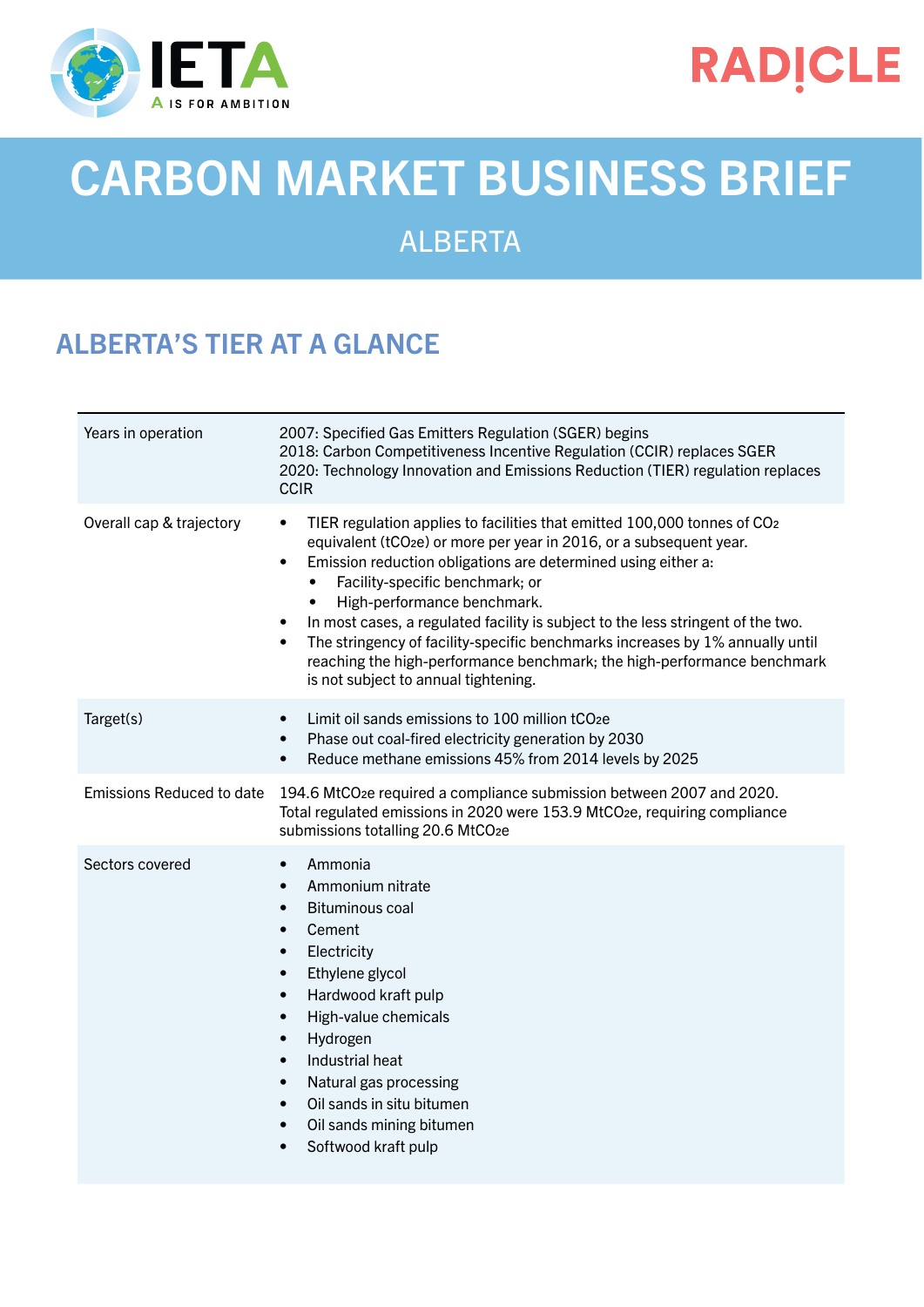| <b>GHGs covered</b>             | CO <sub>2</sub><br>Methane<br>$\bullet$<br>N <sub>2</sub> O<br>$\bullet$<br><b>HFCs</b><br>$\bullet$<br>SF <sub>6</sub><br>$\bullet$<br><b>PFCs</b><br>NF <sub>3</sub><br>$\bullet$                                                                                                                                                                                                                                                       |
|---------------------------------|-------------------------------------------------------------------------------------------------------------------------------------------------------------------------------------------------------------------------------------------------------------------------------------------------------------------------------------------------------------------------------------------------------------------------------------------|
| # of covered entities           | Approximately 460                                                                                                                                                                                                                                                                                                                                                                                                                         |
| Allocation method               | Allocation is based on the facility-specific benchmark or high-performance<br>benchmark approach                                                                                                                                                                                                                                                                                                                                          |
| <b>Trading rules</b>            | Benchmarks can be met by:<br>Reducing facility emissions intensity;<br>$\bullet$<br>Retiring Emission Performance Credits (EPCs), which can be traded;<br>$\bullet$<br>Retiring Alberta-based emissions offsets, which can be traded; and/or<br>$\bullet$<br>Paying into the TIER Fund at prevailing TIER Fund price.<br>$\bullet$<br>2022 TIER Fund Price: C\$50/tCO2e (aligned with 2022 federal benchmark<br>requirements under GGPPA) |
| Use of offsets and linking      | No more than 60% of a facility's compliance obligation can be met with EPCs or<br>$\bullet$<br>offsets<br>EPCs produced from 2017 onwards have an eight-year expiry<br>$\bullet$<br>Offsets produced from 2017 onwards have a nine-year expiry<br>$\bullet$                                                                                                                                                                               |
| Other features                  | N/A                                                                                                                                                                                                                                                                                                                                                                                                                                       |
| Penalties for<br>non-compliance | A fine of no more than C\$200/tCO <sub>2</sub> e, for instances where the net emissions for the<br>regulated facility exceeds its allowable emissions                                                                                                                                                                                                                                                                                     |
| Use of revenues                 | Investing in emission reductions technology;<br>$\bullet$<br>Reducing Alberta deficits; and/or<br>$\bullet$<br>Supporting the province's energy war room, the "Canadian Energy Centre".<br>$\bullet$                                                                                                                                                                                                                                      |

#### MAJOR DEVELOPMENTS

TIER was launched on 1 January 2020, with a C\$30/tCO<sub>2</sub>e compliance fund price. While under the purview of the provincial Alberta government, the TIER programme must maintain minimum baseline standards set by the federal Output-Based Pricing System (OBPS; see separate Canada federal OBPS brief) in order to remain as an approved pollution pricing system. In order to maintain this minimum baseline standard, in late 2020, the provincial government raised the TIER 2021 compliance fund price to C\$40/tCO<sub>2</sub>e.

In March of 2021, a Supreme Court of Canada appeal was made on the constitutionality of the Greenhouse Gas Pollution Pricing Act (GGPPA), which subsequently upheld the Act's ability to regulate provincial GHG pricing systems. As a result, the Alberta government in late 2021 raised the 2022 compliance fund price to C\$50/tCO<sub>2</sub>e.

Alberta has not yet legislated to increase its 2023 fund price, but it is anticipated to increase by C\$15/tCO₂e to C\$65 to align with the federal GGPPA minimum carbon price requirements. Further escalations of C\$15/tCO<sub>2</sub>e per year through 2030 are expected.

In August 2021, the Government of Canada published an update to the Pan-Canadian Approach to Carbon Pollution Pricing for the 2023-30 period. The update includes requirements that all provincial pricing systems must meet in order to remain outside the direct regulation of the federal OBPS. At the time of writing, a scheduled review of TIER was underway ahead of the onset of these requirements in 2023. The requirements cover a broad range of criteria, including overall carbon pricing levels, the scope of covered emissions, maintaining a price signal in the market, stringency levels for regulated industries, application of rebates, the use of offsets, and public reporting.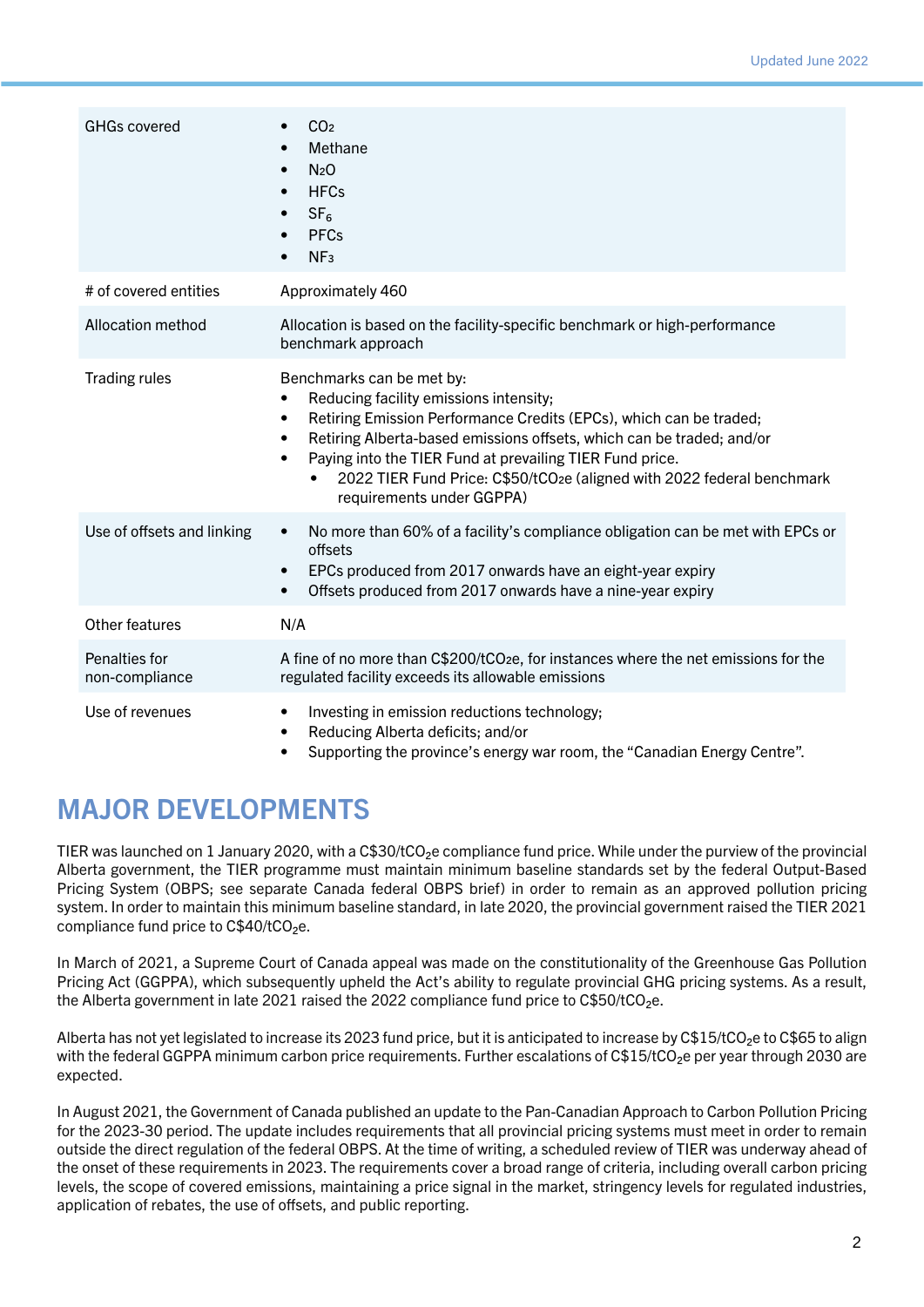There remains a level of uncertainty in the market over this review as (1) the federal requirements are quite opaque and subject to interpretation and (2) any review of TIER that determines that changes need to be implemented will introduce policy changes to the programme in short order. Further details on the outcome of this review should be available later this year.

#### MARKET COMMENTARY

While other cap-and-trade markets such as those in California or the EU set overall emissions levels and then auction off allowances, TIER operates as a conventional supply/demand market in the sense that both sides of credit development and retirement float each year. The overall emissions of regulated entities under TIER are not capped, but rather the carbon intensities of outputs. Over time, the stringency levels of these output-based carbon intensities under TIER will be tightened.

From a market perspective, trading credits under the TIER programme is intricate and opaque. Alberta compliance-grade offsets and EPCs are traded through bilateral agreements directly between counterparties and require the establishment of direct relationships or brokered deal matching. Overall credit supply and demand levels will vary based on a number of factors, but the market's volatility can generally be grouped into one of the categories listed below:

- 1. market conditions, reflecting the overall supply-demand balance;
- 2. policy changes; and,
- 3. commercial positioning.

Policy changes have had, by far, the largest impact on secondary market pricing. Any enacted or perceived future policy changes tend to dictate the overall level of secondary market prices. Further to this, political risk is stacked as the provincial government regulates TIER, but is subject to overall steering guidance that is set at the federal level. As can be seen in Figure 1, while there has been a general pricing trend higher in advance of yearly cap increases, the majority of price movements has come in sync with year-end Ministerial Orders to align TIER pricing with federal levels.



FIGURE 1 Historical indicative Alberta TIER prices Source: Radicle Group Inc., [www.radiclebalance.com](http://www.radiclebalance.com)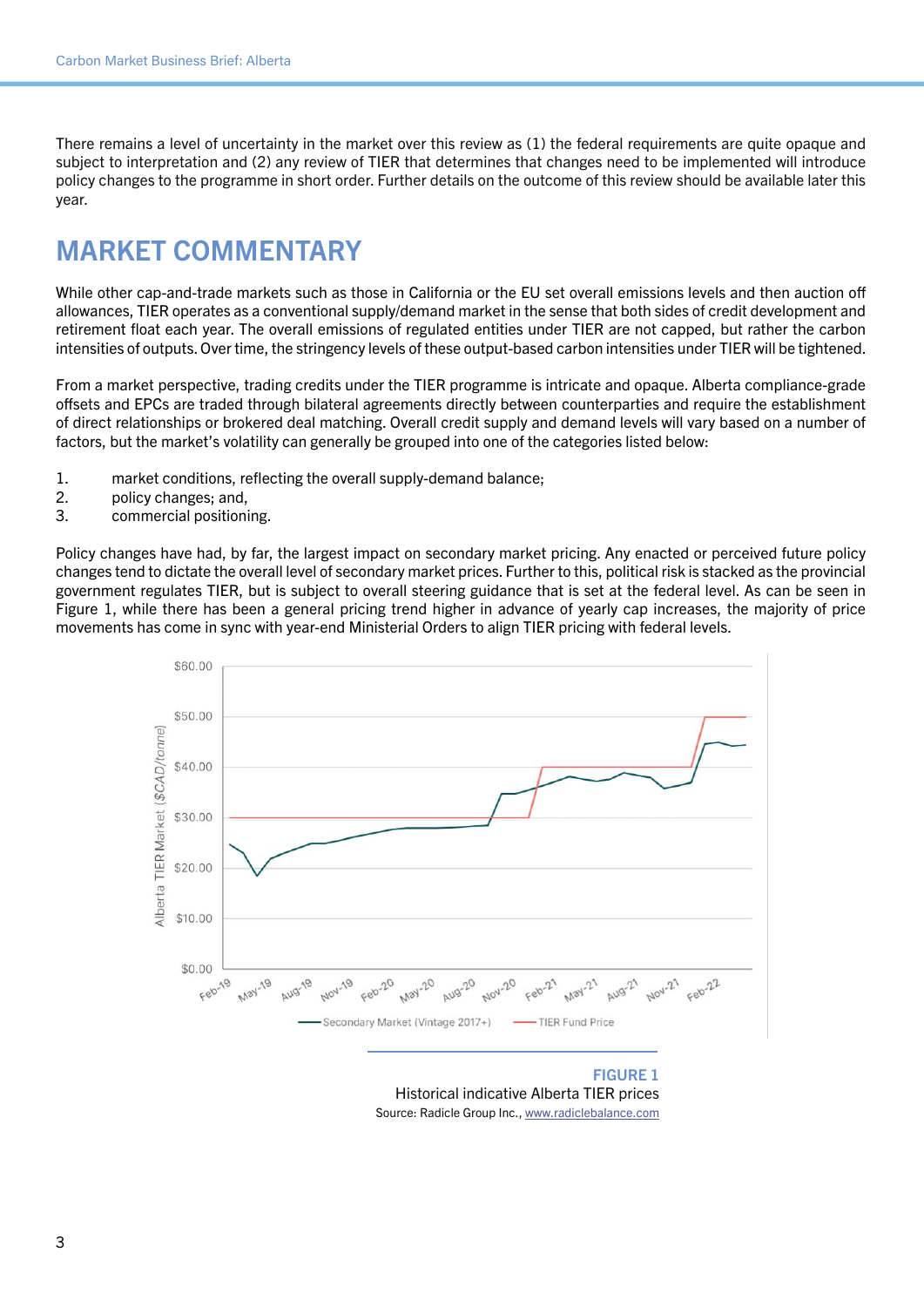#### TABLE 1.

Alberta carbon pricing impacts

|      | Projected Canadian Carbon Tax Price<br>(CAD/tCO <sub>2</sub> e) |
|------|-----------------------------------------------------------------|
| 2022 | \$50                                                            |
| 2023 | \$65                                                            |
| 2024 | \$80                                                            |
| 2025 | \$95                                                            |
| 2026 | \$110                                                           |
| 2027 | \$125                                                           |
| 2028 | \$140                                                           |
| 2029 | \$155                                                           |
| 2030 | \$170                                                           |

Future guidance for carbon pricing through 2030 has been set by the Canadian federal government under the schedule set out in Table 1. Following on the Supreme Court ruling in March 2021, the constitutionality of a federally mandated carbon price across the country has been upheld. However, as carbon prices have accelerated and the topic of carbon pricing has come front-and-centre on electoral stages, there remains substantial political risk for any future carbon pricing pathway with every election cycle (in both directions).

As has been seen in other compliance carbon markets over the last year, overall volatility remains very nuanced and subject to numerous external market forces. The evolution of carbon markets into their mature states has led to an increasing overlay with other commodity prices, the emergence of a greater number of speculators into these markets, and the presence of rising levels of international geopolitical risk. While global market impacts in 2021/22 have had a muted effect secondary market prices under TIER, given lower OTC liquidity and the dominance of trading activity from regulated participants, the presence of these risk sources is still worth noting for any potential market entrant. Developments of healthy trading strategies under TIER require a sophisticated understanding of the risks involved and an ever-changing political landscape.

#### USEFUL LINKS

[TIER Regulation Fact Sheet](http://www.alberta.ca/assets/documents/ep-fact-sheet-tier-regulation.pdf)

[Alberta Emission Offset System](https://d.docs.live.net/91f83e726bcfdc9d/Documents/koo work/freelance/2021/IETA 2021/Business Briefs/drafts/www.alberta.ca/alberta-emission-offset-system.aspx#toc-4)

[Alberta TIER Regulation Homepage](http://www.alberta.ca/technology-innovation-and-emissions-reduction-regulation.aspx)

#### REFERENCES

[Technology Innovation and Emissions Reduction Regulation](http://www.qp.alberta.ca/documents/Regs/2019_133.pdf)

[Alberta Environment and Parks, Compliance Year 2020 LFE/Opt-In Compliance Workshop](https://www.alberta.ca/assets/documents/aep-tier-lfe-compliance-workshop-presentation.pdf)